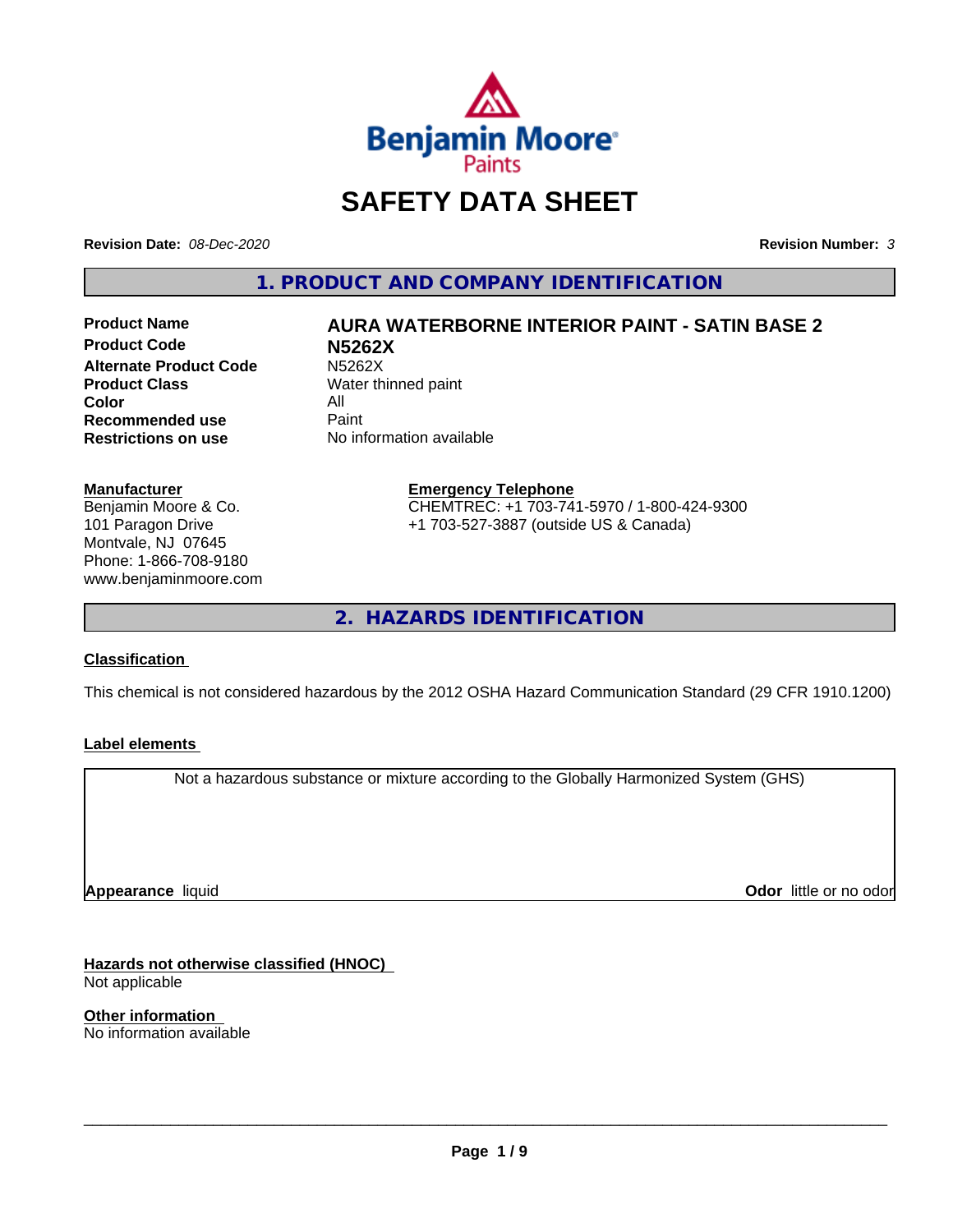**WARNING:** This product contains isothiazolinone compounds at levels of <0.1%. These substances are biocides commonly found in most paints and a variety of personal care products as a preservative. Certain individuals may be sensitive or allergic to these substances, even at low levels.

### **3. COMPOSITION INFORMATION ON COMPONENTS**

| <b>Chemical name</b>            | O NU<br>r۸<br>CAS No.      | <br>$\sim$<br>- 70             |
|---------------------------------|----------------------------|--------------------------------|
| <b>Titaniu</b><br>dioxide<br>um | $\sim$<br>-<br>13463<br>ີບ | ററ<br>$\cdot$ $\sim$<br>∠⊾<br> |
| calcined<br>Kaolin              | ~~~<br>$(14 - 41 -$        |                                |

|                                                  | 4. FIRST AID MEASURES                                                                                    |
|--------------------------------------------------|----------------------------------------------------------------------------------------------------------|
| <b>General Advice</b>                            | No hazards which require special first aid measures.                                                     |
| <b>Eye Contact</b>                               | Rinse thoroughly with plenty of water for at least 15 minutes and consult a<br>physician.                |
| <b>Skin Contact</b>                              | Wash off immediately with soap and plenty of water while removing all<br>contaminated clothes and shoes. |
| <b>Inhalation</b>                                | Move to fresh air. If symptoms persist, call a physician.                                                |
| Ingestion                                        | Clean mouth with water and afterwards drink plenty of water. Consult a physician<br>if necessary.        |
| <b>Most Important</b><br><b>Symptoms/Effects</b> | None known.                                                                                              |
| <b>Notes To Physician</b>                        | Treat symptomatically.                                                                                   |

**5. FIRE-FIGHTING MEASURES**

| Protective equipment and precautions for firefighters<br>As in any fire, wear self-contained breathing apparatus<br>pressure-demand, MSHA/NIOSH (approved or equivalent) |  |
|--------------------------------------------------------------------------------------------------------------------------------------------------------------------------|--|
| and full protective gear.                                                                                                                                                |  |
| Closed containers may rupture if exposed to fire or<br><b>Specific Hazards Arising From The Chemical</b><br>extreme heat.                                                |  |
| No.<br>Sensitivity to mechanical impact                                                                                                                                  |  |
| No.<br>Sensitivity to static discharge                                                                                                                                   |  |
| <b>Flash Point Data</b><br>Not applicable<br>Flash point (°F)<br>Flash Point (°C)<br>Not applicable<br>Not applicable<br><b>Method</b>                                   |  |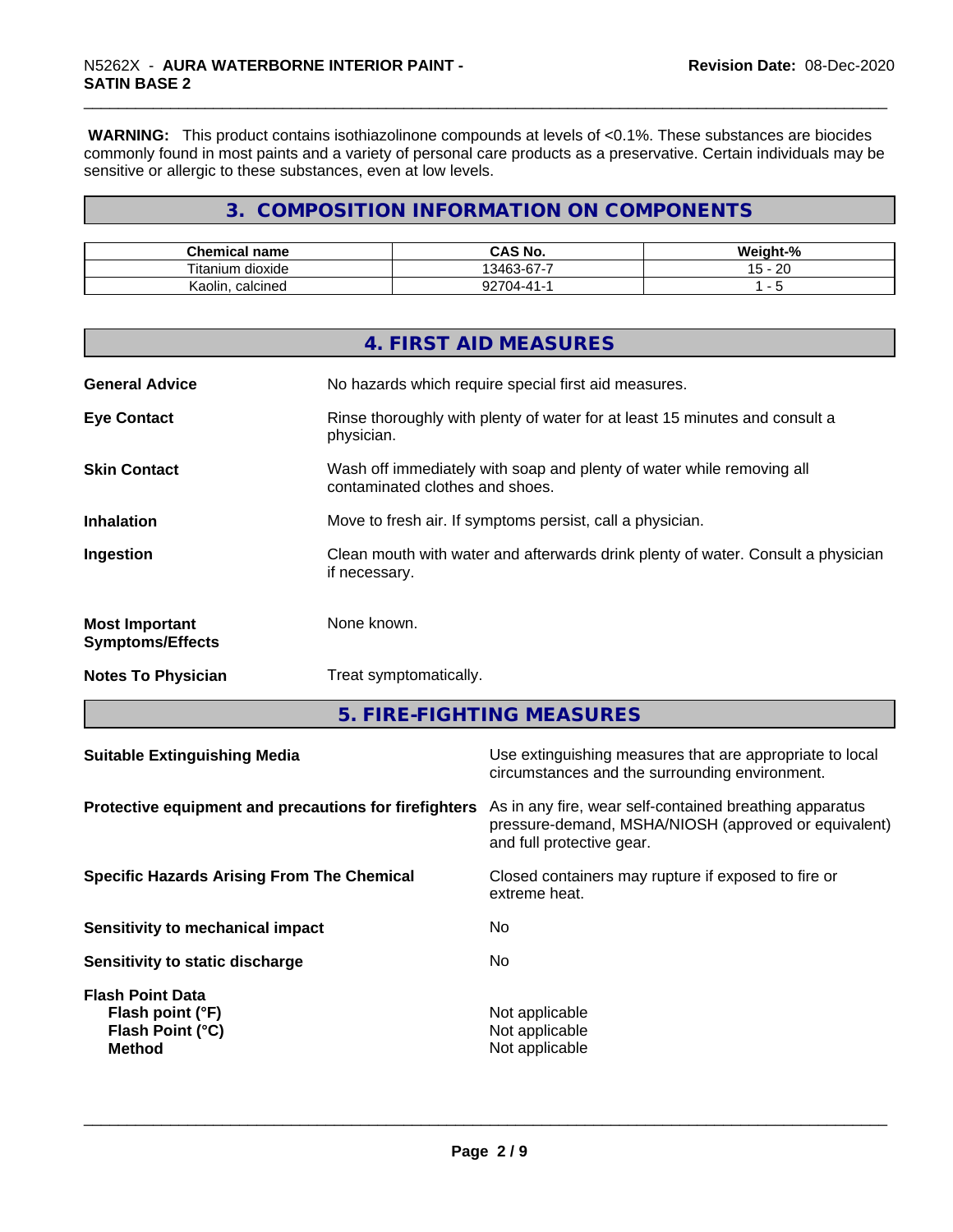### **Flammability Limits In Air**

| Lower flammability limit:        |  |
|----------------------------------|--|
| <b>Upper flammability limit:</b> |  |

**Not applicable Not applicable** 

**NFPA Health:** 1 **Flammability:** 0 **Instability:** 0 **Special:** Not Applicable

### **NFPA Legend**

- 0 Not Hazardous
- 1 Slightly
- 2 Moderate
- 3 High
- 4 Severe

*The ratings assigned are only suggested ratings, the contractor/employer has ultimate responsibilities for NFPA ratings where this system is used.*

*Additional information regarding the NFPA rating system is available from the National Fire Protection Agency (NFPA) at www.nfpa.org.*

### **6. ACCIDENTAL RELEASE MEASURES**

| <b>Personal Precautions</b>      | Avoid contact with skin, eyes and clothing. Ensure adequate ventilation.                                                                                                         |  |
|----------------------------------|----------------------------------------------------------------------------------------------------------------------------------------------------------------------------------|--|
| <b>Other Information</b>         | Prevent further leakage or spillage if safe to do so.                                                                                                                            |  |
| <b>Environmental precautions</b> | See Section 12 for additional Ecological Information.                                                                                                                            |  |
| <b>Methods for Cleaning Up</b>   | Soak up with inert absorbent material. Sweep up and shovel into suitable<br>containers for disposal.                                                                             |  |
|                                  | 7. HANDLING AND STORAGE                                                                                                                                                          |  |
| <b>Handling</b>                  | Avoid contact with skin, eyes and clothing. Avoid breathing vapors, spray mists or<br>sanding dust. In case of insufficient ventilation, wear suitable respiratory<br>equipment. |  |
| <b>Storage</b>                   | Keep container tightly closed. Keep out of the reach of children.                                                                                                                |  |
| Incompatible Materials           | No information available                                                                                                                                                         |  |

**8. EXPOSURE CONTROLS/PERSONAL PROTECTION**

### **Exposure Limits**

| name<br>Chemical<br>пане | . .<br>.GIF<br>"<br>. .<br>$\ddot{\phantom{0}}$ | <b>DEI</b><br>n<br>--<br>$-$<br>-- |
|--------------------------|-------------------------------------------------|------------------------------------|
| m dioxide<br>l Itanium   | <b>TMA</b><br>ma/mª<br>. .                      | ™ட<br>ma/n<br>.                    |

### **Legend**

ACGIH - American Conference of Governmental Industrial Hygienists Exposure Limits OSHA - Occupational Safety & Health Administration Exposure Limits N/E - Not Established

**Engineering Measures** Ensure adequate ventilation, especially in confined areas.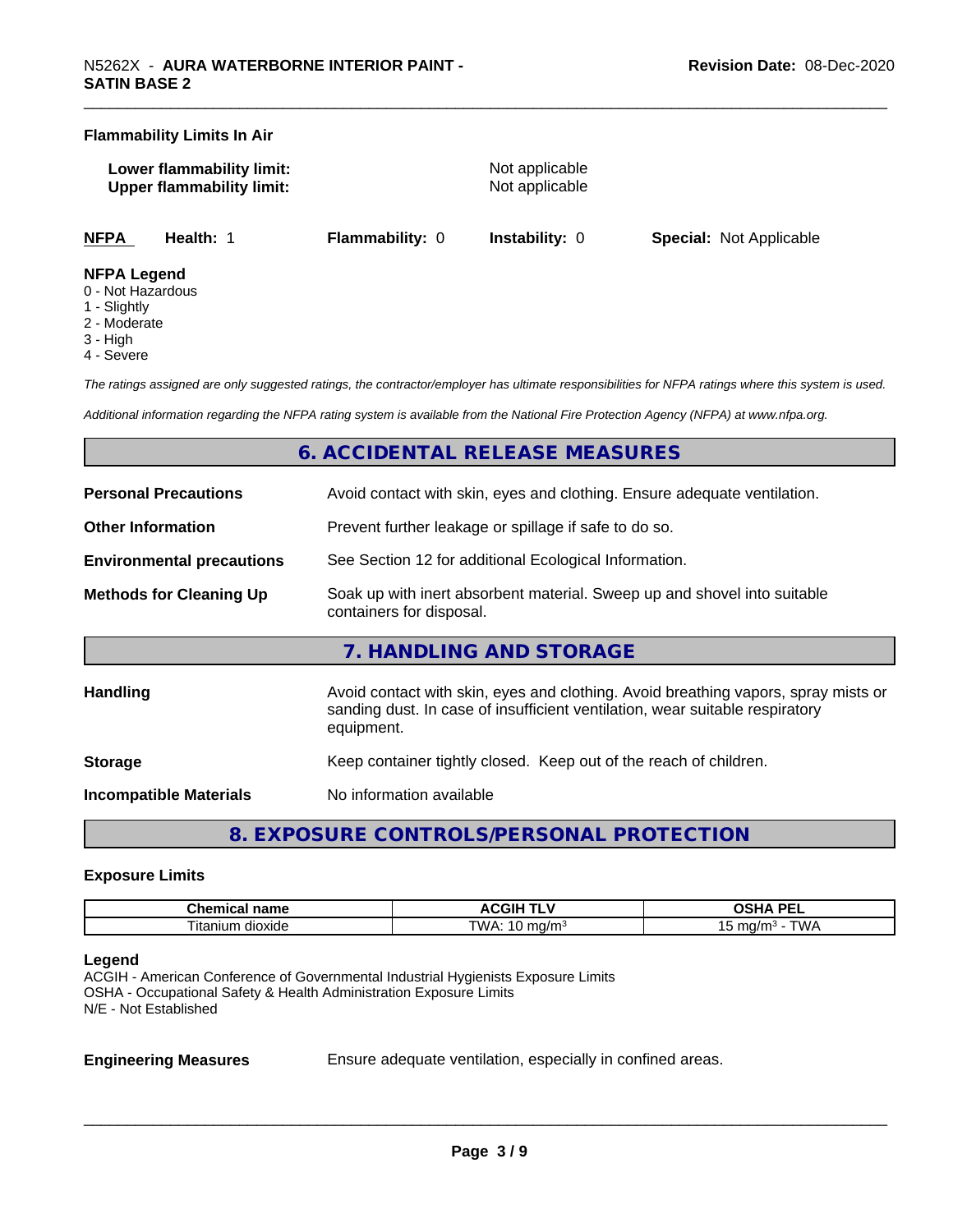### **Personal Protective Equipment Eye/Face Protection** Safety glasses with side-shields.<br> **Skin Protection** Protective gloves and impervious Protective gloves and impervious clothing. **Respiratory Protection** In case of insufficient ventilation wear suitable respiratory equipment. **Hygiene Measures** Avoid contact with skin, eyes and clothing. Remove and wash contaminated clothing before re-use. Wash thoroughly after handling.

### **9. PHYSICAL AND CHEMICAL PROPERTIES**

**Appearance** liquid **Odor**<br> **Odor Threshold**<br> **Odor Threshold**<br> **CODOR**<br> **CODOR**<br> **CODOR**<br> **CODOR**<br> **CODOR**<br> **CODOR**<br> **CODOR**<br> **CODOR**<br> **CODOR**<br> **CODOR Density (lbs/gal)** 9.8 - 10.2 **Specific Gravity** 1.17 - 1.22 **pH pH**  $\blacksquare$ **Viscosity (cps)** No information available **Solubility(ies)** No information available **Water solubility** No information available **Evaporation Rate No information available No information available Vapor pressure** No information available **Vapor density** No information available **Wt. % Solids** 45 - 55 **Vol. % Solids** 35 - 45 **Wt. % Volatiles** 45 - 55 **Vol. % Volatiles VOC Regulatory Limit (g/L)** 0 **Boiling Point (°F)** 212 **Boiling Point**  $(°C)$  100 **Freezing point (°F)** 32 **Freezing Point (°C)** 0 **Flash point (°F)**<br> **Flash Point (°C)**<br> **Flash Point (°C)**<br> **Not** applicable **Flash Point (°C) Method** Not applicable Not applicable **Flammability (solid, gas)** Not applicable **Upper flammability limit:** Not applicable **Lower flammability limit:** Not applicable **Autoignition Temperature (°F)** No information available **Autoignition Temperature (°C)** No information available **Decomposition Temperature (°F)**<br> **Decomposition Temperature (°C)** No information available **Decomposition Temperature (°C) Partition coefficient Contract Contract Contract Contract Contract Contract Contract Contract Contract Contract Contract Contract Contract Contract Contract Contract Contract Contract Contract Contract Contract Contract** 

# **No information available**

### **10. STABILITY AND REACTIVITY**

| <b>Reactivity</b>             | Not Applicable                           |
|-------------------------------|------------------------------------------|
| <b>Chemical Stability</b>     | Stable under normal conditions.          |
| <b>Conditions to avoid</b>    | Prevent from freezing.                   |
| <b>Incompatible Materials</b> | No materials to be especially mentioned. |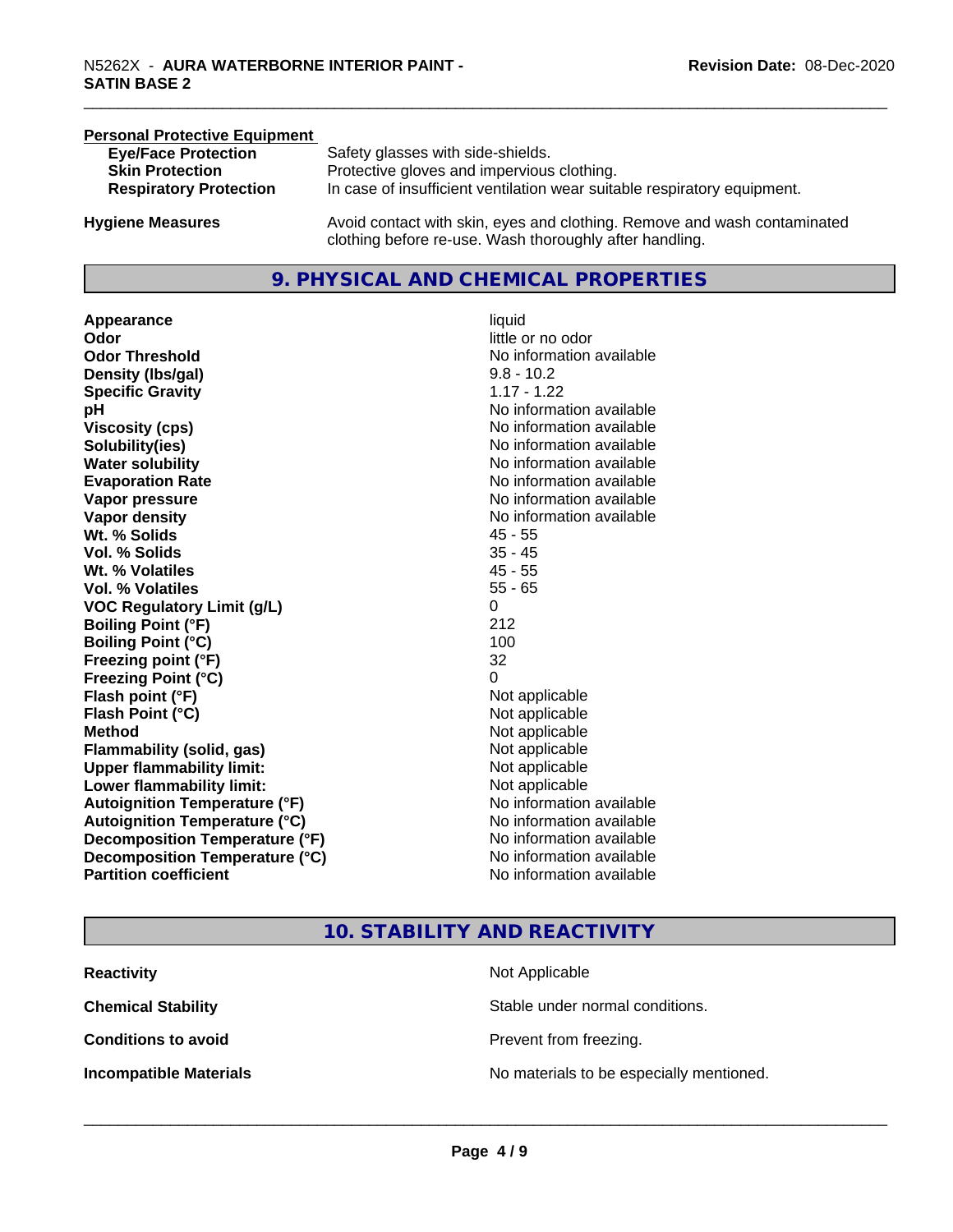| <b>Hazardous Decomposition Products</b>   | None under normal use.                                                                     |
|-------------------------------------------|--------------------------------------------------------------------------------------------|
| <b>Possibility of hazardous reactions</b> | None under normal conditions of use.                                                       |
|                                           | <b>11. TOXICOLOGICAL INFORMATION</b>                                                       |
| <b>Product Information</b>                |                                                                                            |
| Information on likely routes of exposure  |                                                                                            |
| <b>Principal Routes of Exposure</b>       | Eye contact, skin contact and inhalation.                                                  |
| <b>Acute Toxicity</b>                     |                                                                                            |
| <b>Product Information</b>                | No information available                                                                   |
|                                           | Symptoms related to the physical, chemical and toxicological characteristics               |
| <b>Symptoms</b>                           | No information available                                                                   |
|                                           | Delayed and immediate effects as well as chronic effects from short and long-term exposure |
| Eye contact                               | May cause slight irritation.                                                               |
| <b>Skin contact</b>                       | Substance may cause slight skin irritation. Prolonged or repeated contact may dry          |
| <b>Inhalation</b>                         | skin and cause irritation.<br>May cause irritation of respiratory tract.                   |
| Ingestion                                 | Ingestion may cause gastrointestinal irritation, nausea, vomiting and diarrhea.            |
| <b>Sensitization</b>                      | No information available                                                                   |
| <b>Neurological Effects</b>               | No information available.                                                                  |
| <b>Mutagenic Effects</b>                  | No information available.                                                                  |
| <b>Reproductive Effects</b>               | No information available.                                                                  |
| <b>Developmental Effects</b>              | No information available.                                                                  |
| <b>Target organ effects</b>               | No information available.                                                                  |
| <b>STOT - single exposure</b>             | No information available.                                                                  |
| <b>STOT - repeated exposure</b>           | No information available.                                                                  |
| Other adverse effects                     | No information available.                                                                  |
| <b>Aspiration Hazard</b>                  | No information available                                                                   |
| <b>Numerical measures of toxicity</b>     |                                                                                            |

**The following values are calculated based on chapter 3.1 of the GHS document**

**ATEmix (oral)** 63889 mg/kg

### **Component Information**

| Chemical name    | Oral LD50            | Dermal LD50 | Inhalation LC50 |
|------------------|----------------------|-------------|-----------------|
| Titanium dioxide | > 10000 mg/kg (Rat)  |             |                 |
| 13463-67-7       |                      |             |                 |
| Kaolin, calcined | $>$ 2000 mg/kg (Rat) |             |                 |
| 92704-41-1       |                      |             |                 |

### **Chronic Toxicity**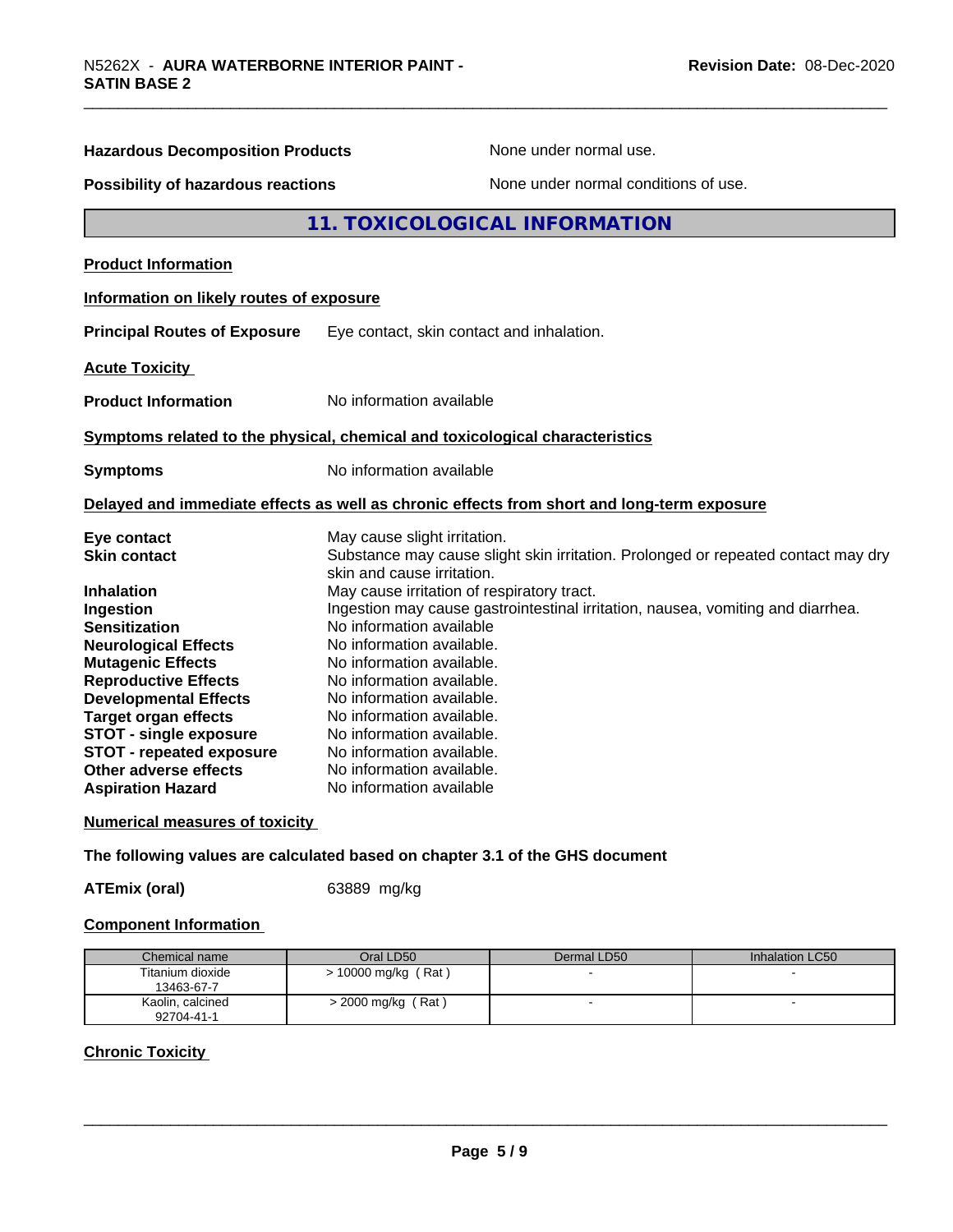### **Carcinogenicity**

*The information below indicateswhether each agency has listed any ingredient as a carcinogen:.*

| <b>Chemical name</b>                    | <b>IARC</b>                    | <b>NTP</b> | ៱ເມ∧<br>שטש |
|-----------------------------------------|--------------------------------|------------|-------------|
|                                         | .<br>2B<br>-<br>Possible Human |            | Listed      |
| والمتعاصر المراد<br>dioxide<br>Titanium | Carcinogen                     |            |             |

• Although IARC has classified titanium dioxide as possibly carcinogenic to humans (2B), their summary concludes: "No significant exposure to titanium dioxide is thought to occur during the use of products in which titanium dioxide is bound to other materials, such as paint."

### **Legend**

IARC - International Agency for Research on Cancer NTP - National Toxicity Program OSHA - Occupational Safety & Health Administration

**12. ECOLOGICAL INFORMATION**

### **Ecotoxicity Effects**

The environmental impact of this product has not been fully investigated.

### **Product Information**

### **Acute Toxicity to Fish**

No information available

### **Acute Toxicity to Aquatic Invertebrates**

No information available

### **Acute Toxicity to Aquatic Plants**

No information available

### **Persistence / Degradability**

No information available.

### **Bioaccumulation**

No information available.

### **Mobility in Environmental Media**

No information available.

### **Ozone**

No information available

### **Component Information**

### **Acute Toxicity to Fish**

Titanium dioxide  $LC50:$  > 1000 mg/L (Fathead Minnow - 96 hr.)

### **Acute Toxicity to Aquatic Invertebrates**

No information available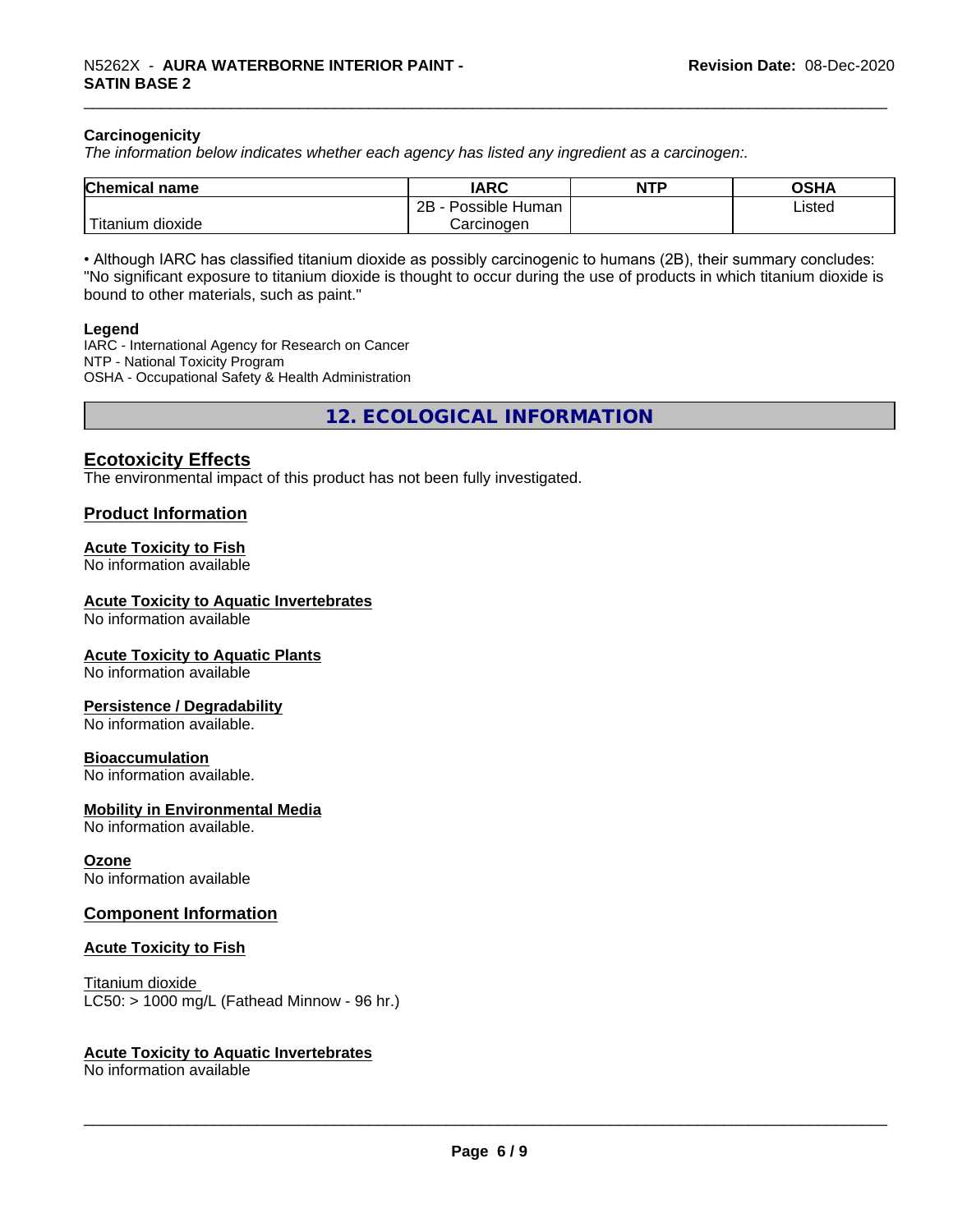### **Acute Toxicity to Aquatic Plants**

No information available

|                                  | 13. DISPOSAL CONSIDERATIONS                                                                                                                                                                                                                                                                                       |
|----------------------------------|-------------------------------------------------------------------------------------------------------------------------------------------------------------------------------------------------------------------------------------------------------------------------------------------------------------------|
| <b>Waste Disposal Method</b>     | Dispose of in accordance with federal, state, and local regulations. Local<br>requirements may vary, consult your sanitation department or state-designated<br>environmental protection agency for more disposal options.                                                                                         |
|                                  | 14. TRANSPORT INFORMATION                                                                                                                                                                                                                                                                                         |
| <b>DOT</b>                       | Not regulated                                                                                                                                                                                                                                                                                                     |
| <b>ICAO / IATA</b>               | Not regulated                                                                                                                                                                                                                                                                                                     |
| <b>IMDG / IMO</b>                | Not regulated                                                                                                                                                                                                                                                                                                     |
|                                  | <b>15. REGULATORY INFORMATION</b>                                                                                                                                                                                                                                                                                 |
| <b>International Inventories</b> |                                                                                                                                                                                                                                                                                                                   |
|                                  | $\mathcal{M}$ and $\mathcal{M}$ are $\mathcal{M}$ and $\mathcal{M}$ are $\mathcal{M}$ and $\mathcal{M}$ are $\mathcal{M}$ and $\mathcal{M}$ are $\mathcal{M}$ and $\mathcal{M}$ are $\mathcal{M}$ and $\mathcal{M}$ are $\mathcal{M}$ and $\mathcal{M}$ are $\mathcal{M}$ and $\mathcal{M}$ are $\mathcal{M}$ and |

| <b>TSCA: United States</b> | Yes - All components are listed or exempt. |
|----------------------------|--------------------------------------------|
| <b>DSL: Canada</b>         | No - Not all of the components are listed. |
|                            | One or more component is listed on NDSL.   |

### **Federal Regulations**

| Nο |  |
|----|--|
| Nο |  |
| No |  |
| No |  |
| No |  |
|    |  |

### **SARA 313**

Section 313 of Title III of the Superfund Amendments and Reauthorization Act of 1986 (SARA). This product contains a chemical or chemicals which are subject to the reporting requirements of the Act and Title 40 of the Code of Federal Regulations, Part 372:

*None*

**Clean Air Act,Section 112 Hazardous Air Pollutants (HAPs) (see 40 CFR 61)** This product contains the following HAPs:

*None*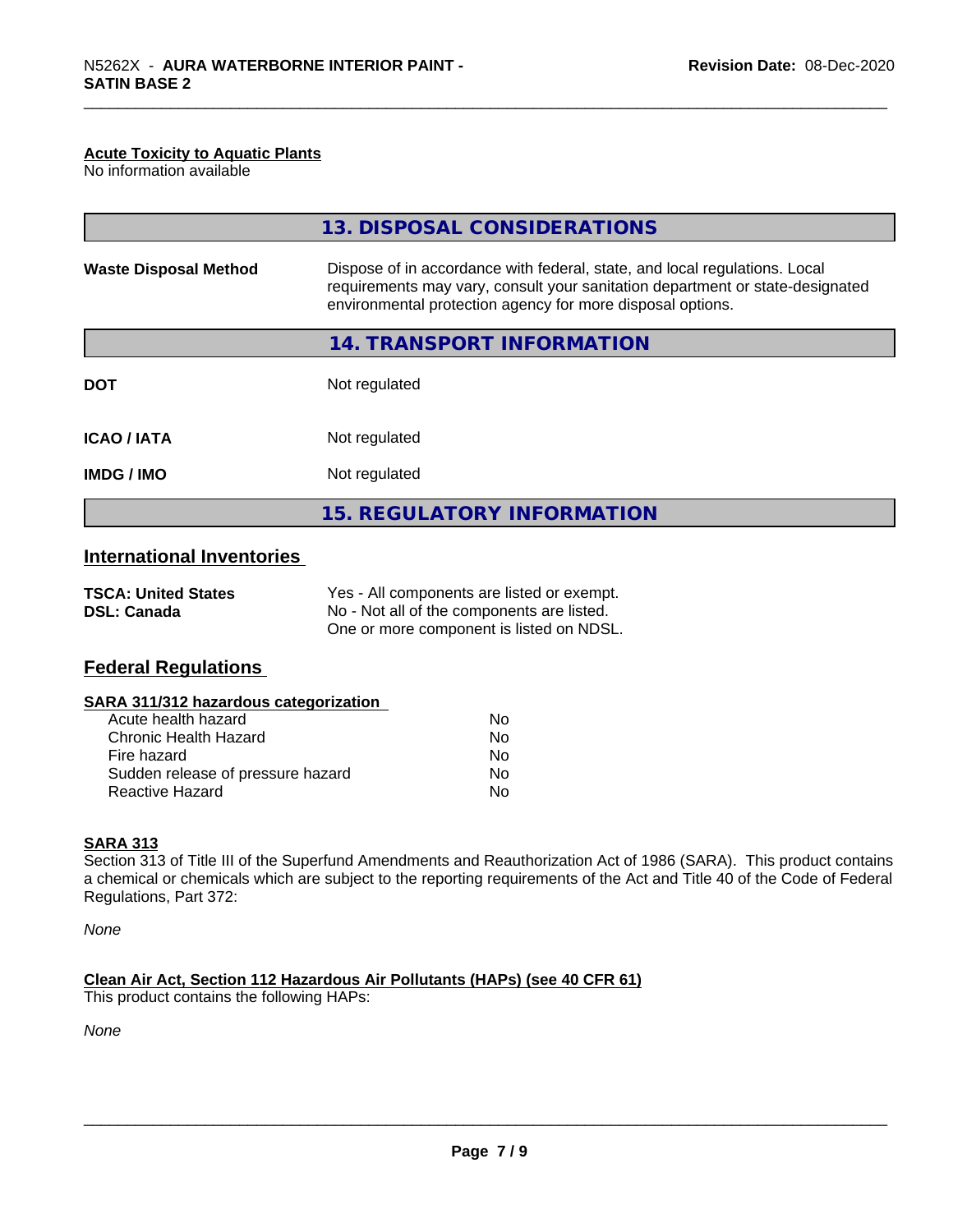### **US State Regulations**

### **California Proposition 65**

**AVIMARNING:** Cancer and Reproductive Harm– www.P65warnings.ca.gov

### **State Right-to-Know**

| Chemical                 | ма      | I            | vlvania |
|--------------------------|---------|--------------|---------|
| <b>nome</b>              | в втори | ימוח         |         |
| name                     | nuscus  | <b>Jerse</b> |         |
| --<br>dioxide<br>itaniun |         |              |         |

### **Legend**

X - Listed

| <b>16. OTHER INFORMATION</b>                                                         |           |                        |                      |          |  |  |
|--------------------------------------------------------------------------------------|-----------|------------------------|----------------------|----------|--|--|
|                                                                                      |           |                        |                      |          |  |  |
| HMIS -                                                                               | Health: 1 | <b>Flammability: 0</b> | <b>Reactivity: 0</b> | $PPE: -$ |  |  |
| <b>HMIS Legend</b><br>0 - Minimal Hazard<br>1 - Slight Hazard<br>2 - Moderate Hazard |           |                        |                      |          |  |  |
| 3 - Serious Hazard<br>4 - Severe Hazard<br>* - Chronic Hazard                        |           |                        |                      |          |  |  |

X - Consult your supervisor or S.O.P. for "Special" handling instructions.

*Note: The PPE rating has intentionally been left blank. Choose appropriate PPE that will protect employees from the hazards the material will present under the actual normal conditions of use.*

*Caution: HMISÒ ratings are based on a 0-4 rating scale, with 0 representing minimal hazards or risks, and 4 representing significant hazards or risks. Although HMISÒ ratings are not required on MSDSs under 29 CFR 1910.1200, the preparer, has chosen to provide them. HMISÒ ratings are to be used only in conjunction with a fully implemented HMISÒ program by workers who have received appropriate HMISÒ training. HMISÒ is a registered trade and service mark of the NPCA. HMISÒ materials may be purchased exclusively from J. J. Keller (800) 327-6868.*

 **WARNING!** If you scrape, sand, or remove old paint, you may release lead dust. LEAD IS TOXIC. EXPOSURE TO LEAD DUST CAN CAUSE SERIOUS ILLNESS, SUCH AS BRAIN DAMAGE, ESPECIALLY IN CHILDREN. PREGNANT WOMEN SHOULD ALSO AVOID EXPOSURE.Wear a NIOSH approved respirator to control lead exposure. Clean up carefully with a HEPA vacuum and a wet mop. Before you start, find out how to protect yourself and your family by contacting the National Lead Information Hotline at 1-800-424-LEAD or log on to www.epa.gov/lead.

| <b>Prepared By</b>      | <b>Product Stewardship Department</b><br>Benjamin Moore & Co.<br>101 Paragon Drive<br>Montvale, NJ 07645<br>800-225-5554 |
|-------------------------|--------------------------------------------------------------------------------------------------------------------------|
| <b>Revision Date:</b>   | 08-Dec-2020                                                                                                              |
| <b>Revision Summary</b> | Not available                                                                                                            |